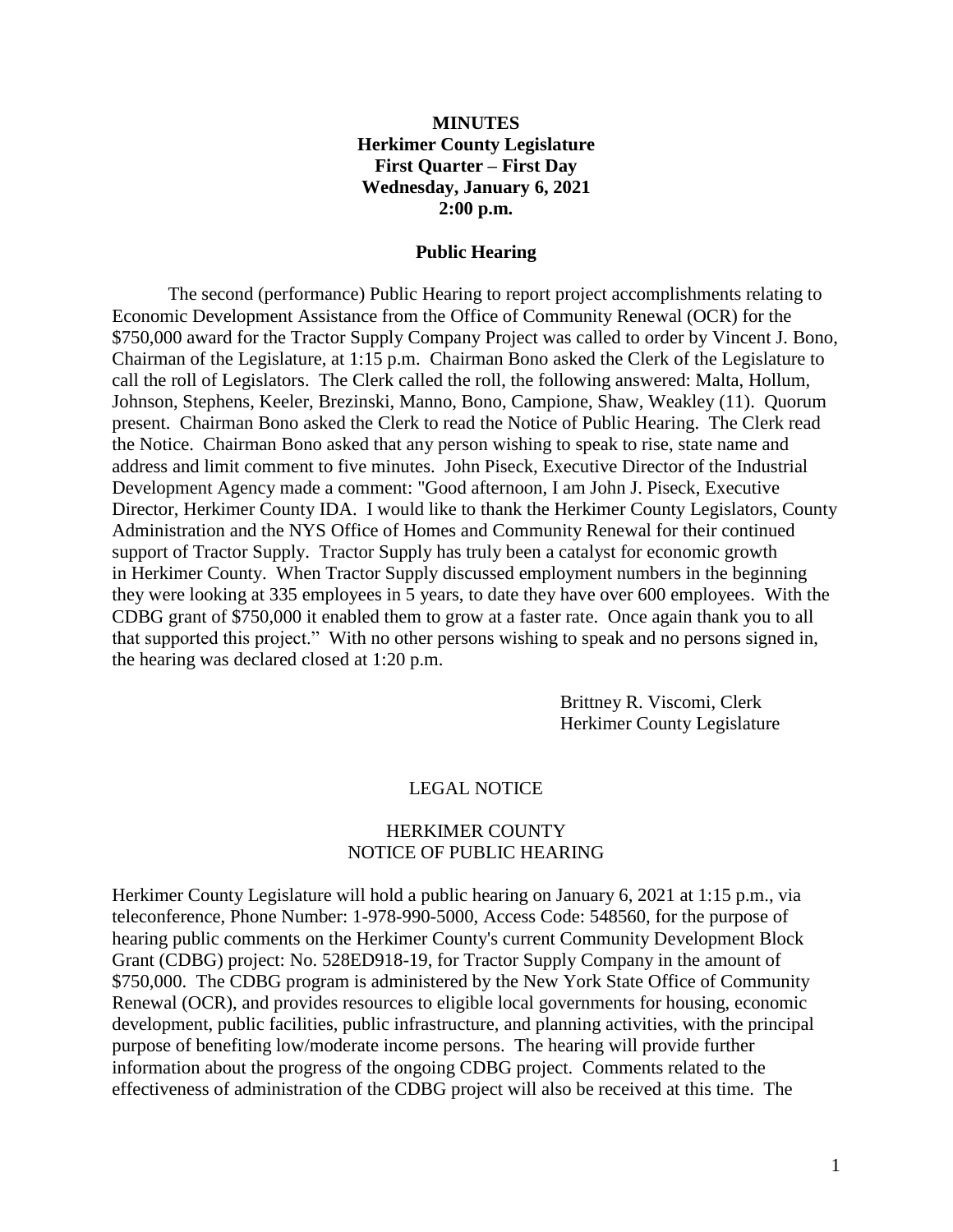hearing is being conducted pursuant to Section 570.486, Subpart I of the CFR and in compliance with the requirements of the Housing and Community Development Act of 1974, as amended.

The Legislature Chambers is accessible to persons with disabilities. If special accommodations are needed for persons with disabilities, those with hearing impairments, or those in need of translation from English, those individuals should contact Brittney Viscomi, Clerk of the Legislature, at 315-867-1108 at least one week in advance of the hearing date to allow for necessary arrangements. Written comments may also be submitted until January 6, 2021 to:

Brittney Viscomi, Clerk Herkimer County Legislature, 109 Mary Street, Suite 1310 Herkimer, NY 13350.

Dated: December 28, 2020.

The Regular Session of the Herkimer County Legislature was called to order by Chairman Vincent J. Bono at 2:00 p.m.

This session was held via Zoom in connection with COVID-19.

Chairman Bono called on County Administrator James W. Wallace, Jr. to lead the Legislature in the Pledge of Allegiance.

Chairman Bono called for a moment of silence in recognition of all veterans, past and present.

Roll Call: Quorum present, the following answering the roll:

Present: Malta, Hollum, Johnson, Stephens, Keeler, Brezinski, Manno, Smith, Bono, Ackerman, Donley, Campione, Russell, Shaw, Weakley (15).

Absent: Gaworecki, Schrader (2).

Mr. Schrader was marked present at 2:23 p.m.

Chairman Bono suspended the public comment period due to COVID-19 and stated that any interested individuals could submit comments by mail: 109 Mary Street, Suite 1310, Herkimer, NY 13350 or by email: hclegislature@herkimercounty.org.

Pursuant to Rule 8 of the Rules of the County Legislature, Chairman Bono asked if there were any objections or corrections to the minutes of December 16, 2020 and December 28, 2020. There were none, and the Chairman ordered them approved.

Chairman Bono stated that the communications received by the Legislature and the committees to which they were referred were as listed on the agenda, and asked if any member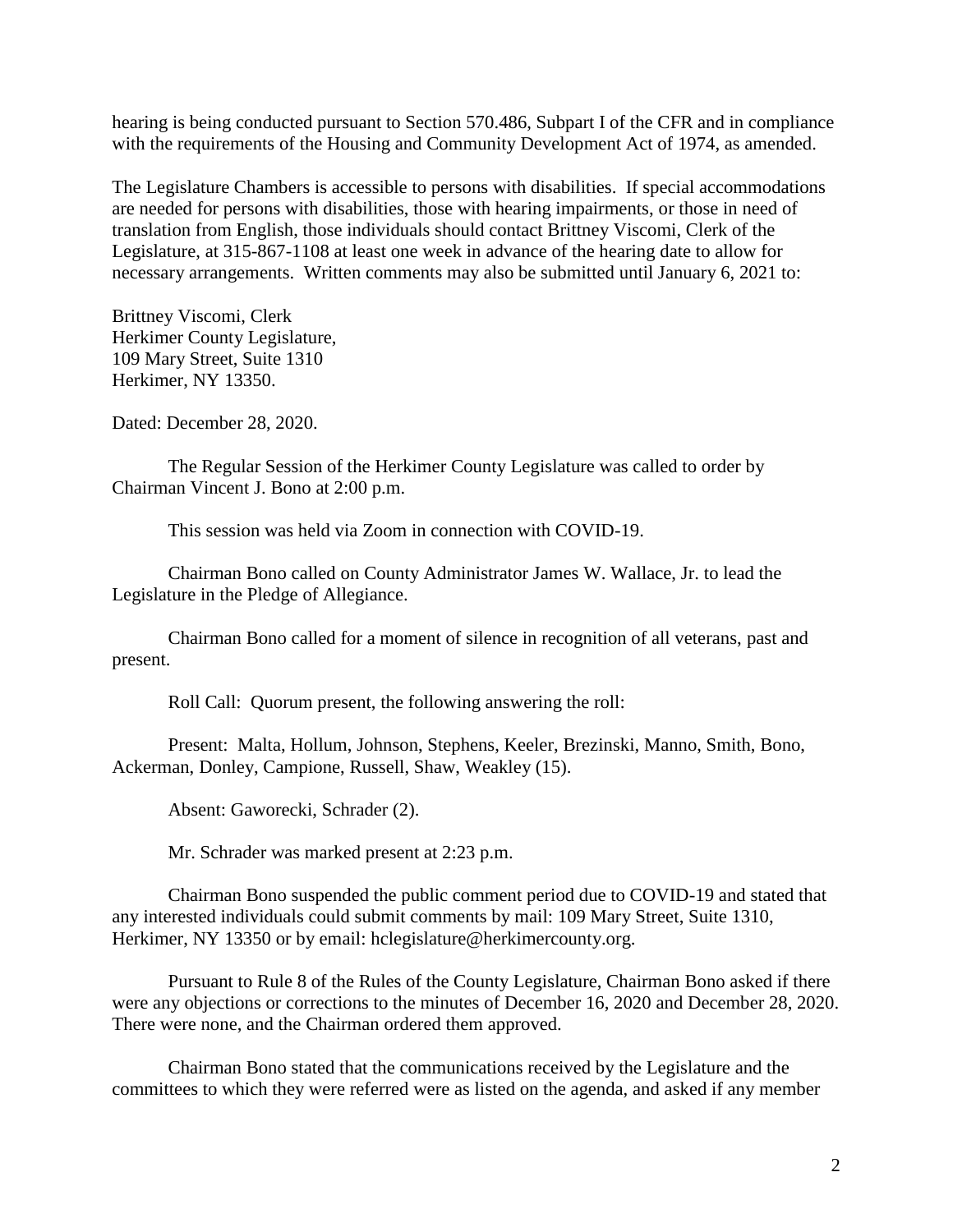of the Legislature requested mention of any particular communication. Mr. Johnson requested communication No. 1 be read.

No. 1 – A communication was received from the County Attorney submitting Notice of Claim. Filed.

No. 2 – A communication was received from the Sheriff submitting monthly report for October 2020. Referred to the Committee on Public Safety & Emergency Management.

No. 3 – A communication was received from the County Treasurer submitting request for designation of depositories of county funds for 2021. Referred to the Committee on Ways & Means.

No. 4 – A communication was received from the Commissioner of Social Services submitting request from Mary Sullivan for extension of leave of absence. Referred to the Committee on Ways & Means.

No. 5 – A communication was received from the Commissioner of Social Services requesting Grant Performance Agreement with Herkimer County HealthNet. Referred to the Committee on Human Resources and the Committee on Ways & Means.

No. 6 – A communication was received from the Director of Community Services requesting to renew contract Referred to the Committee on Human Resources and the Committee on Ways & Means.

No. 7 – A communication was received from the Personnel Officer requesting authorization for Excellus Health Plan to cover the administrative cost of the COVID-19 vaccine. Referred to the Committee on Ways & Means.

No. 8 – A communication was received from the Budget Officer/Purchasing Agent requesting extension of Builders Insurance Policy for the new Correctional Facility. Referred to the Committee on Public Safety & Emergency Management, the Committee on County Properties, and the Committee on Ways & Means.

No. 9 – A communication was received from the County Administrator requesting authorization of contract for Forensic Toxicology Services. Referred to the Committee on Public Safety & Emergency Management and the Committee on Ways & Means.

No. 10 – A communication was received from the Budget Officer/Purchasing Agent submitting request to renew contract with the NYS Office of Court Administration for Court Cleaning expenses. Referred to the Committee on Public Safety & Emergency Management and the Committee on Ways & Means.

No. 11 – A communication was received from the Budget Officer/Purchasing Agent requesting to establish accounts in the Sheriff's Department. Referred to the Committee on Public Safety& Emergency Management and the Committee on Ways & Means.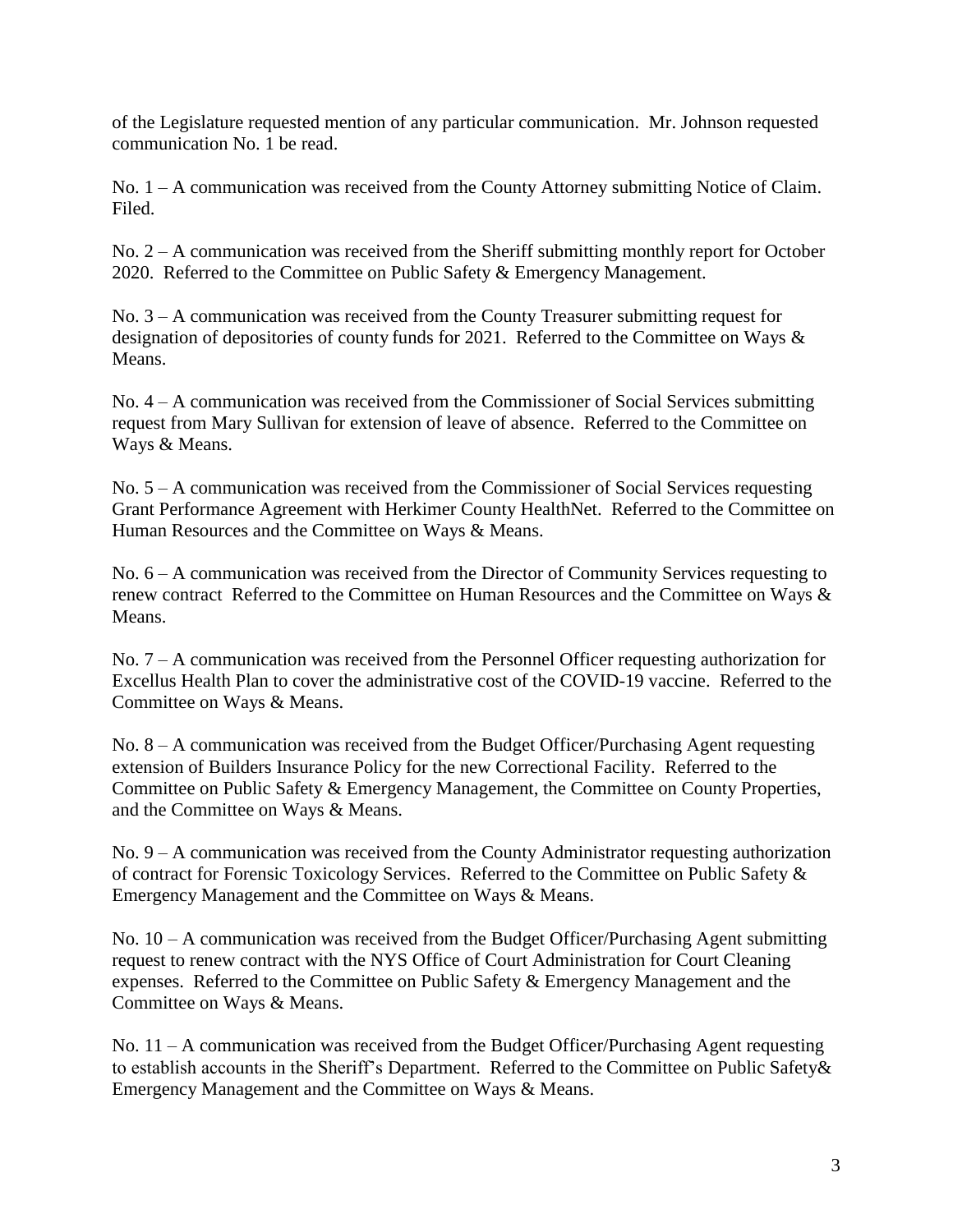No. 12 – A communication was received from the Sheriff requesting to renew agreement with Black Creek Integrated Systems. Referred to the Committee on Public Safety & Emergency Management and the Committee on Ways & Means.

No. 13 – A communication was received from the County Treasurer requesting to cancel tax lien on premises in the Town of Herkimer. Referred to the Committee on Ways & Means.

No. 14 – A communication was received from the Chairman of the Legislature submitting appointment to the County Planning Board. Referred to the Committee on County Planning & Development.

No. 15 – A communication was received from the Director of Public Health requesting to enter into contracts in connection with System of Care Grant. Referred to the Committee on Human Resources and the Committee on Ways & Means.

No.  $16 - A$  communication was received from the County Auditor submitting Mileage Reimbursement for 2021. Filed.

Pursuant to Rule 6, Chairman Bono then proceeded with Reports of Standing Committees. Mr. Shaw requested that Christina Cain, Director of Public Health give an update on the COVID-10 vaccine at the end of the meeting.

The Chairman continued with the Regular Agenda.

On motion of Mr. Russell, seconded by Mr. Shaw, Report and Resolution No. 1 sponsored by the Committee on Ways & Means as regards designation of depositories of County funds for 2021 was handed up; voted on and adopted by voice vote:

For: Ayes (15). Against: None.

Absent: Gaworecki, Schrader (2).

On motion of Mr. Ackerman, seconded by Mr. Smith, Report and Resolution No. 2 sponsored by the Committee on Ways & Means granting an additional leave of absence was handed up; voted on and adopted by voice vote:

For: Ayes (15). Against: None.

Absent: Gaworecki, Schrader (2).

On motion of Mr. Shaw, seconded by Mr. Stephens, Report and Resolution No. 3 sponsored by the Committee on Human Resources and the Committee on Ways & Means authorizing grant performance agreement with Herkimer County HealthNet was handed up; voted on and adopted by voice vote: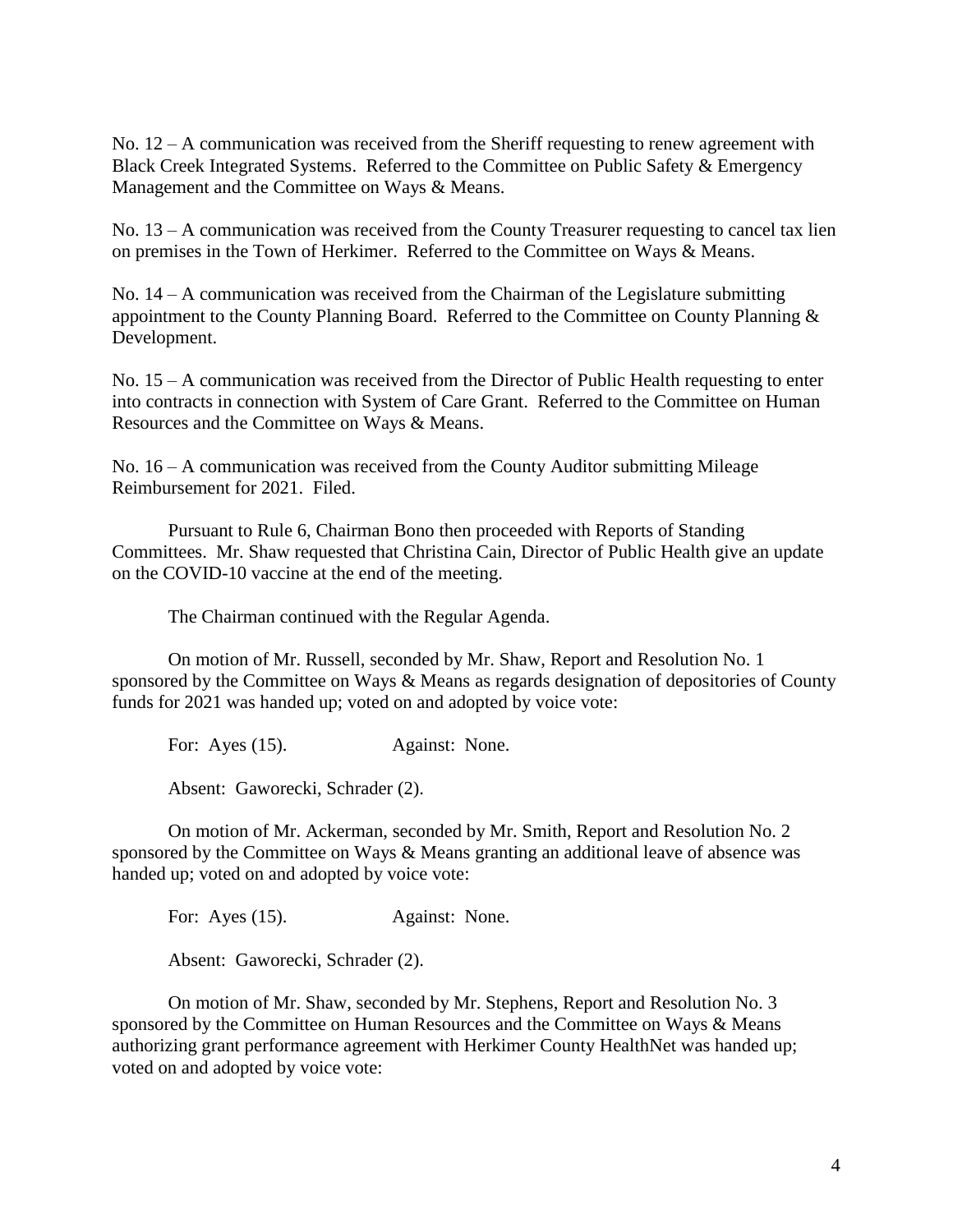For: Ayes (15). Against: None.

Absent: Gaworecki, Schrader (2).

On motion of Mr. Smith, seconded by Mr. Malta Report and Resolution No. 4 sponsored by the Committee on Human Resources and the Committee on Ways & Means approving contract in connection with funding in Herkimer County Mental Health Department was handed up; voted on and adopted by voice vote:

For: Ayes (15). Against: None.

Absent: Gaworecki, Schrader (2).

On motion of Mr. Hollum, seconded by Mr. Stephens, Report and Resolution No. 5 sponsored by the Committee on Ways & Means authorizing Excellus Health Plan to implement measures to cover the administrative cost of COVID-19 vaccines was handed up; voted on and adopted by voice vote:

For: Ayes (15). Against: None.

Absent: Gaworecki, Schrader (2).

On motion of Mr. Ackerman, seconded by Mr. Donley, Report and Resolution No. 6 sponsored by the Committee on Human Resources and the Committee on Ways & Means authorizing contracts in connection with System of Care Grant in Public Health was handed up; voted on and adopted by voice vote:

For: Ayes (15). Against: None.

Absent: Gaworecki, Schrader (2).

On motion of Mr. Johnson, seconded by Mr. Donley, Report and Resolution No. 7 sponsored by the Committee on Public Safety & Emergency Management, the Committee on County Properties, and the Committee on Ways & Means authorizing Builders Risk coverage for the Herkimer County Correctional Facility Project was handed up; voted on and adopted by voice vote:

For: Ayes (15). Against: None.

Absent: Gaworecki, Schrader (2).

On motion of Mr. Stephens, seconded by Mr. Malta, Report and Resolution No. 8 sponsored by the Committee on Public Safety & Emergency Management and the Committee on Ways & Means authorizing contract for forensic toxicology services was handed up; voted on and adopted by voice vote: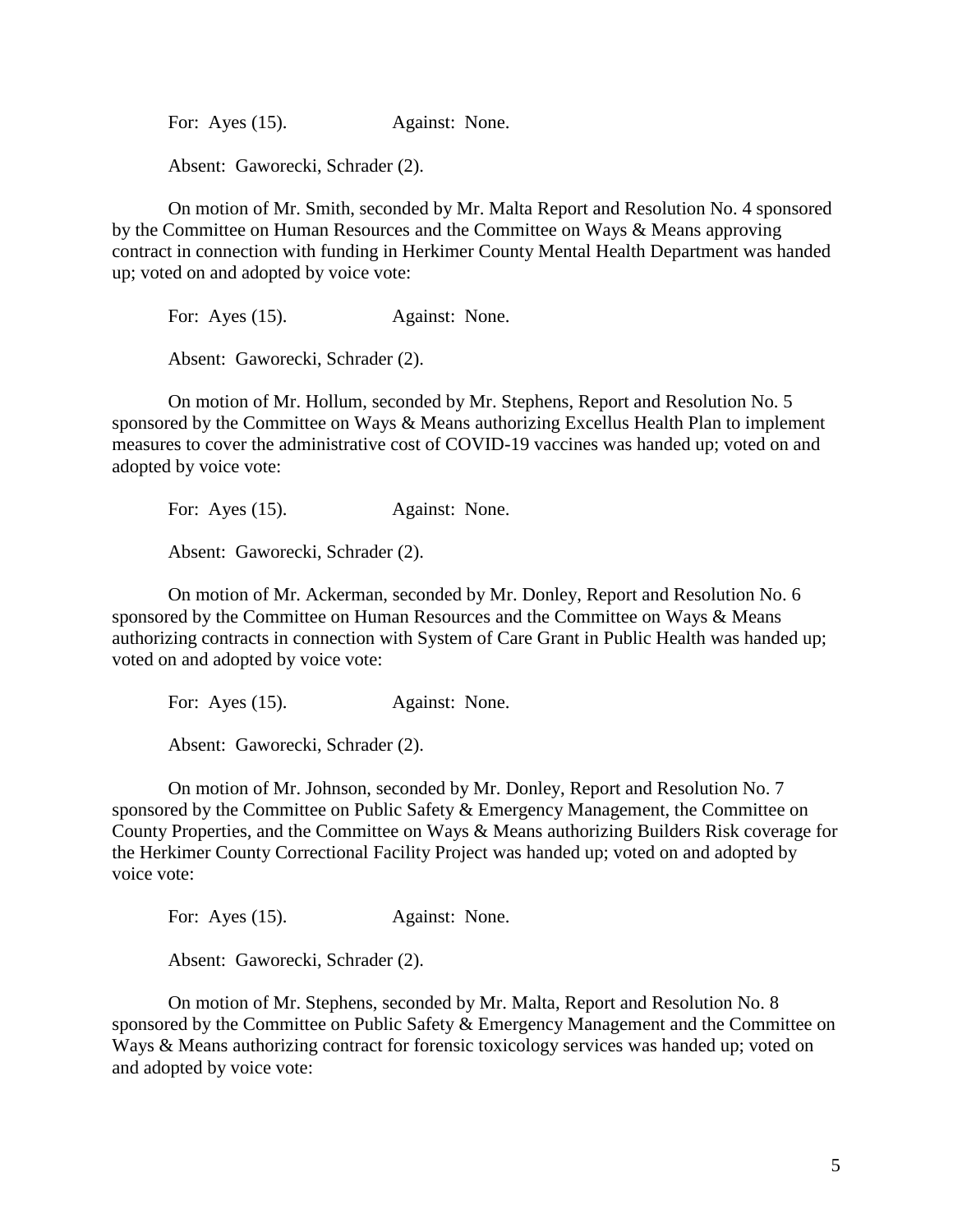For: Ayes (15). Against: None.

Absent: Gaworecki, Schrader (2).

On motion of Mr. Malta, seconded by Mr. Shaw, Report and Resolution No. 9 sponsored by the Committee on Public Safety & Emergency Management and the Committee on Ways & Means in connection with contract with the New York State Office of Court Administration to provide cleaning and minor repairs of court facilities was handed up; voted on and adopted by voice vote:

For: Ayes (15). Against: None.

Absent: Gaworecki, Schrader (2).

On motion of Mr. Stephens, seconded by Mr. Campione, Report and Resolution No. 10 sponsored by the Committee on Public Safety & Emergency Management and the Committee on Ways & Means establishing accounts in the Sheriff's Department was handed up; voted on and adopted by voice vote:

For: Ayes (15). Against: None.

Absent: Gaworecki, Schrader (2).

On motion of Mr. Weakley, seconded by Mr. Shaw, Report and Resolution No. 11 sponsored by the Committee on Public Safety & Emergency Management and the Committee on Ways & Means approving renewal of agreement for Sallyport Inmate Management System at Herkimer County Correctional Facility was handed up; voted on and adopted by voice vote:

For: Ayes (15). Against: None.

Absent: Gaworecki, Schrader (2).

On motion of Mr. Stephens, seconded by Mr. Johnson, Report and Resolution No. 12 sponsored by the Committee on Ways & Means cancelling tax lien on premises in the Town of Herkimer was handed up; voted on and adopted by voice vote:

For: Ayes (15). Against: None.

Absent: Gaworecki, Schrader (2).

On motion of Mr. Hollum, seconded by Mr. Malta, Report and Resolution No. 13 sponsored by the Committee on County Planning & Development reappointing and appointing members to the Herkimer County Planning Board was handed up; voted on and adopted by voice vote:

For: Ayes (15). Against: None.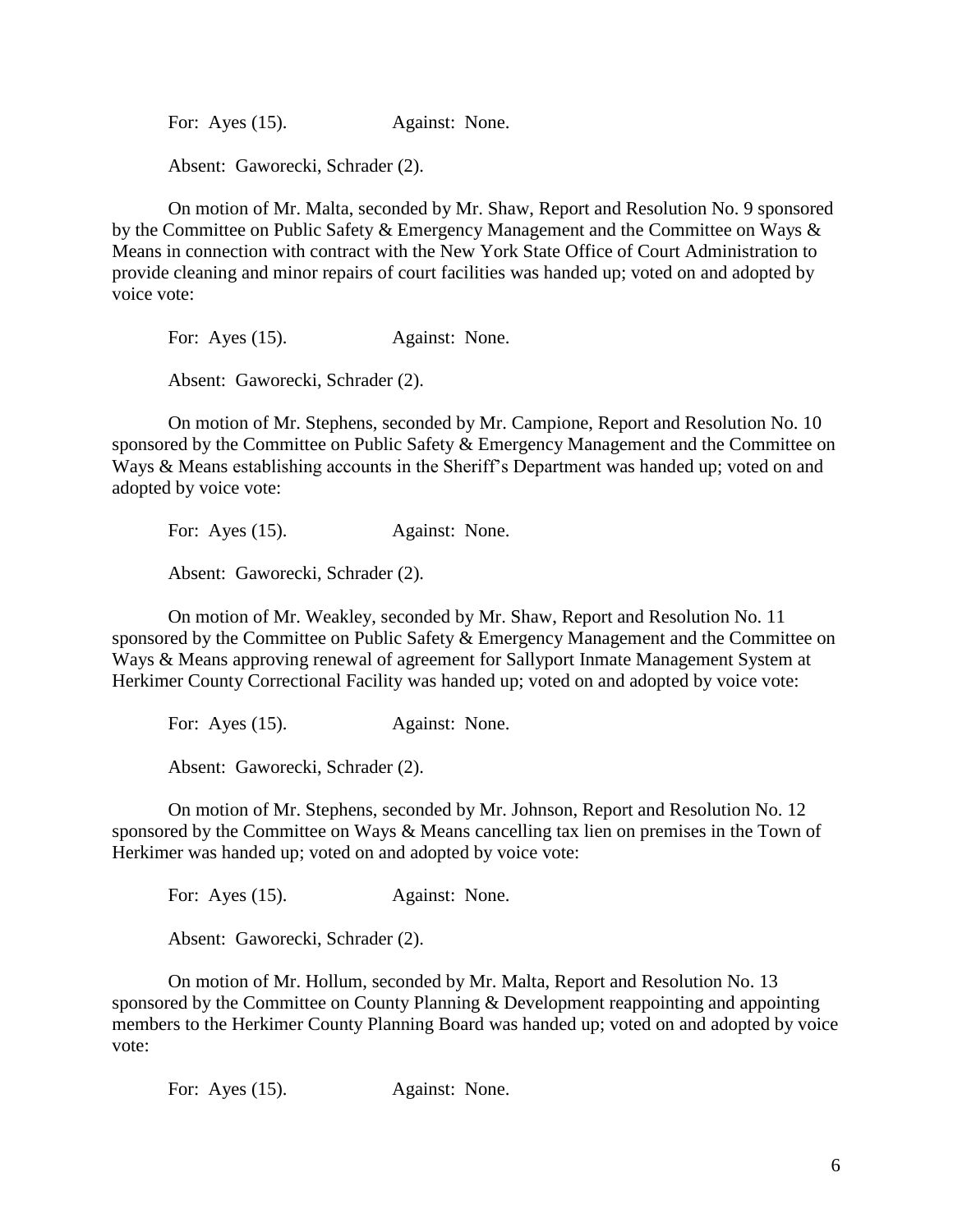Absent: Gaworecki, Schrader (2).

On motion of Mr. Campione, seconded by Mr. Weakley, Resolution No. 14 sponsored by the Committee on Natural Resources appointing representatives of Intercounty Legislative Committee of the Adirondacks was handed up; voted on and adopted by voice vote:

For: Ayes (15). Against: None.

Absent: Gaworecki, Schrader (2).

On motion of Mr. Smith, seconded by Mr. Shaw, Resolution No. 15 designating the Times Telegram as the official newspaper of the County of Herkimer for the year 2021 was handed up; voted on and adopted by voice vote:

For: Ayes (15). Against: None.

Absent: Gaworecki, Schrader (2).

Mr. Schrader was marked present.

Chairman Bono stated that pursuant to Rule 6(12) they would proceed with comments by legislators.

At 2:53 p.m. on motion of Mr. Manno, seconded by Mr. Stephens, the Legislature adjourned to Wednesday, January 27, 2021 at 7:00 p.m.

Brittney R. Viscomi, Clerk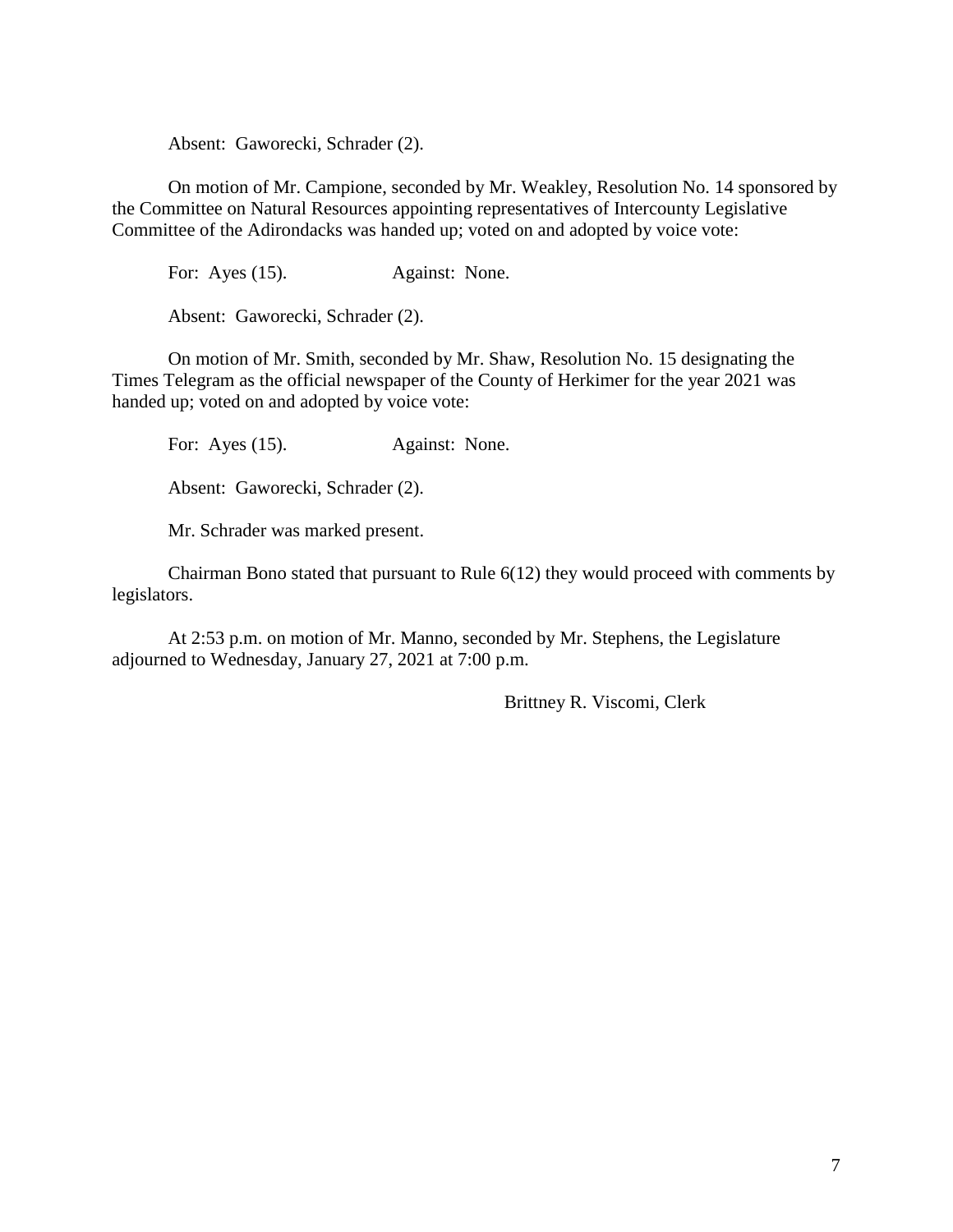

## **REPORT AND RESOLUTION AS REGARDS DESIGNATION OF DEPOSITORIES OF COUNTY FUNDS FOR 2021**

#### **Sponsored by: Committee on Ways and Means**

RESOLVED, that the County Legislature of the County of Herkimer does hereby designate the following banks for the deposits of all monies received by the Herkimer County Treasurer, to wit:

| M & T Bank             | 20,000,000.00 |
|------------------------|---------------|
| <b>NBT</b> Bank        | 1,000,000.00  |
| Key Bank               | 1,000,000.00  |
| <b>Adirondack Bank</b> | 50,000,000.00 |
| <b>JP</b> Morgan Chase | 1,000,000.00  |
| <b>Community Bank</b>  | 1,000,000.00  |
| TD Bank                | 35,000,000.00 |
|                        |               |

and, be it further

RESOLVED, that the County Treasurer be, and she hereby is, authorized, empowered and directed to enter into an agreement with each of the said banks for and on behalf of and in the name of the County Legislature of the County of Herkimer, fixing rates of interest to be paid on the monies so deposited; and, be it further

RESOLVED, that before any monies be deposited in any bank, the County Treasurer accept from such bank either a depository bond in some good and solvent surety company or in lieu of such bond, bonds or certificates of the United States, of the State of New York, or any county, city and town of the State of New York, including bonds or certificates, and shall be deposited in a safe deposit box or safe deposit boxes by said County Treasurer in the name of the County of Herkimer or a properly executed certificate of escrow as authorized under the Laws of the State of New York, which certificate is approved by the County Attorney; and the County Treasurer is hereby authorized and directed to enter into a collateral agreement with said banks, which agreement is to be first approved by the County Attorney; and, be it further

RESOLVED, that certified copies of this Resolution be forwarded to the Herkimer County Treasurer, County Attorney, County Clerk, and the above named depositories.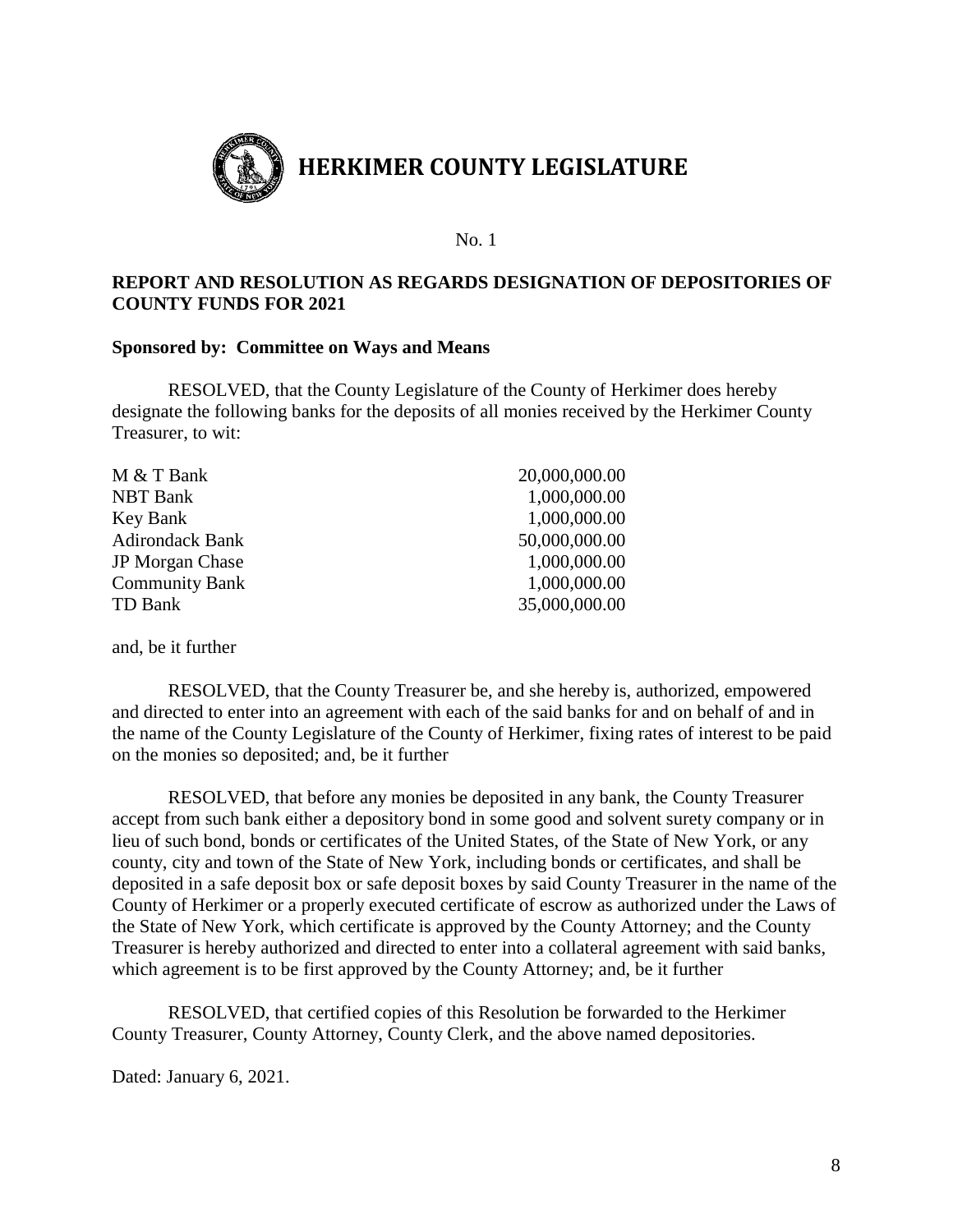

#### **REPORT AND RESOLUTION GRANTING AN ADDITIONAL LEAVE OF ABSENCE**

#### **Sponsored by: Committee on Ways and Means**

WHEREAS, by Resolution No. 370 for the year 1986, a leave with pay was granted to Mary Sullivan extending to July 1, 1988, so that she could serve in a statewide office with the Civil Service Employees' Association; and

WHEREAS, said leave with pay was extended by resolutions thereafter, most recently by Resolution No. 25 of 2020; and

WHEREAS, by letter dated December 15, 2020, Timothy Seymour, Commissioner of Social Services has advised that by letter dated December 2, 2020, Mary Sullivan has requested said leave be extended; now, therefore, be it

RESOLVED, that a leave of absence with pay be granted to Mary Sullivan under the terms and conditions set forth in Resolution No. 370 for the Year 1986 for the period from July 1, 2021 through June 30, 2022, with the Civil Service Employees' Association, Inc. to furnish insurance in form and amount satisfactory to the Herkimer County Administrator to protect the County if held liable for any damages arising from act or omission by such employee during the period of such leave and with the County to be reimbursed for the total cost for the full salary and total cost for fringe benefits for said Mary Sullivan; and, be it further

RESOLVED, that certified copies of this Resolution be forwarded to the Herkimer County Treasurer, Auditor, Budget Officer, Personnel Officer, Commissioner of Social Services, Mary Sullivan and the Civil Service Employees' Association, Inc. of New York State.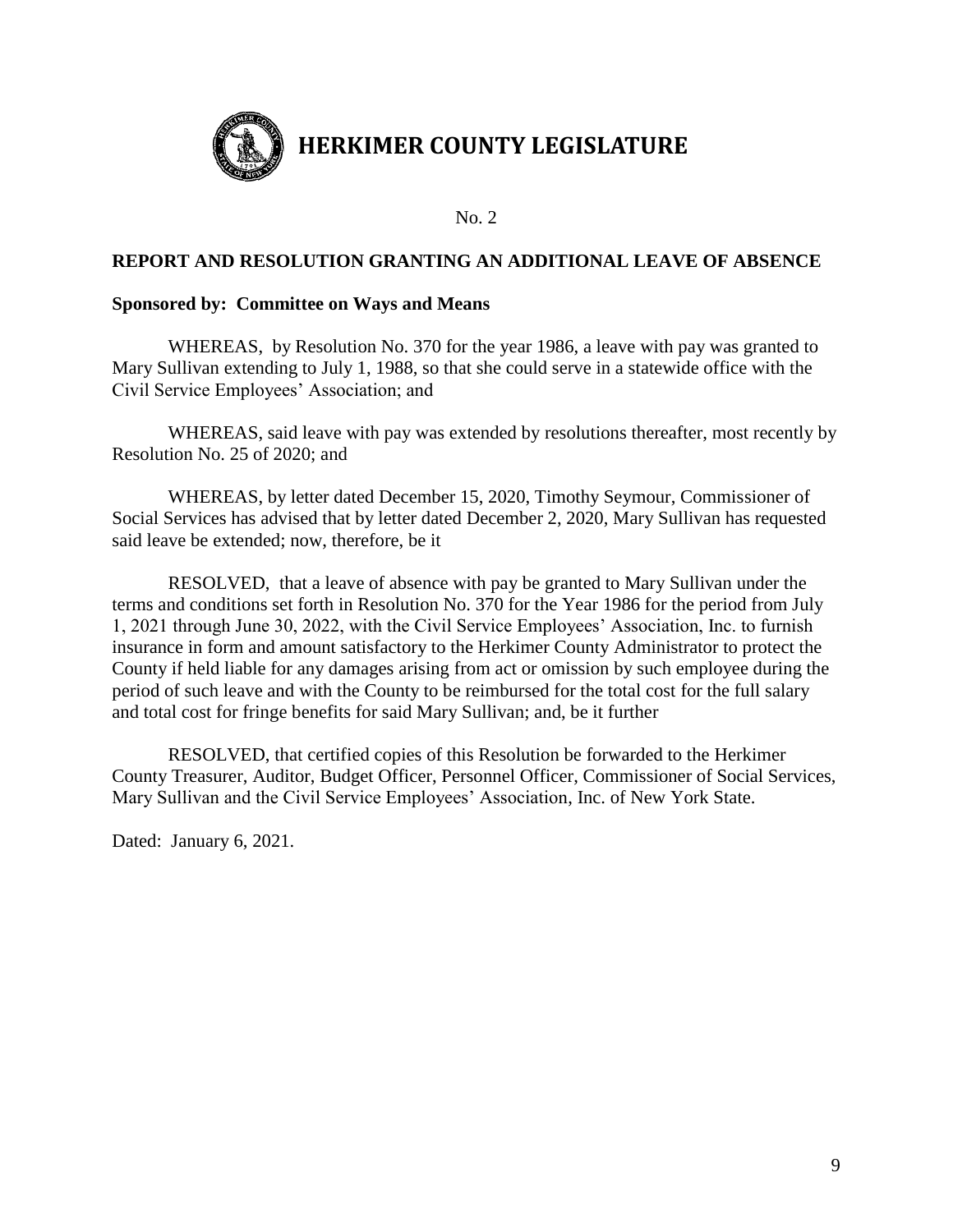

# **REPORT AND RESOLUTION AUTHORIZING GRANT PERFORMANCE AGREEMENT WITH HERKIMER COUNTY HEALTHNET, INC.**

## **Sponsored by: Committee on Human Resources Committee on Ways and Means**

WHEREAS, by letter dated December 15, 2020, Tim Seymour, Commissioner of Social Services, has requested that Herkimer County be authorized to act as a pass through entity for the Herkimer County HealthNet Rural HealthNet Development Program Award, with the term of January 1, 2021 through December 31, 2023; now, therefore, be it

RESOLVED, the County acts as a pass-through entity for these grant funds, with HealthNet being responsible for satisfactory completion of all phases of all funded projects and activities, including completion of all necessary paperwork and providing all appropriate documentation for the grant awards;

RESOLVED, that the Chairman of this Legislature is hereby authorized to execute a Grant Performance Agreement with Herkimer County HealthNet, Inc., in connection with pass through funding from the New York State Department of Health Rural Network Development Program, with the terms and conditions of said agreement to be subject to the approval of the Herkimer County Attorney; and, be it further

RESOLVED, that certified copies of this Resolution be forwarded to the Herkimer County Treasurer, Auditor, Budget Officer, and Herkimer County HealthNet, Inc.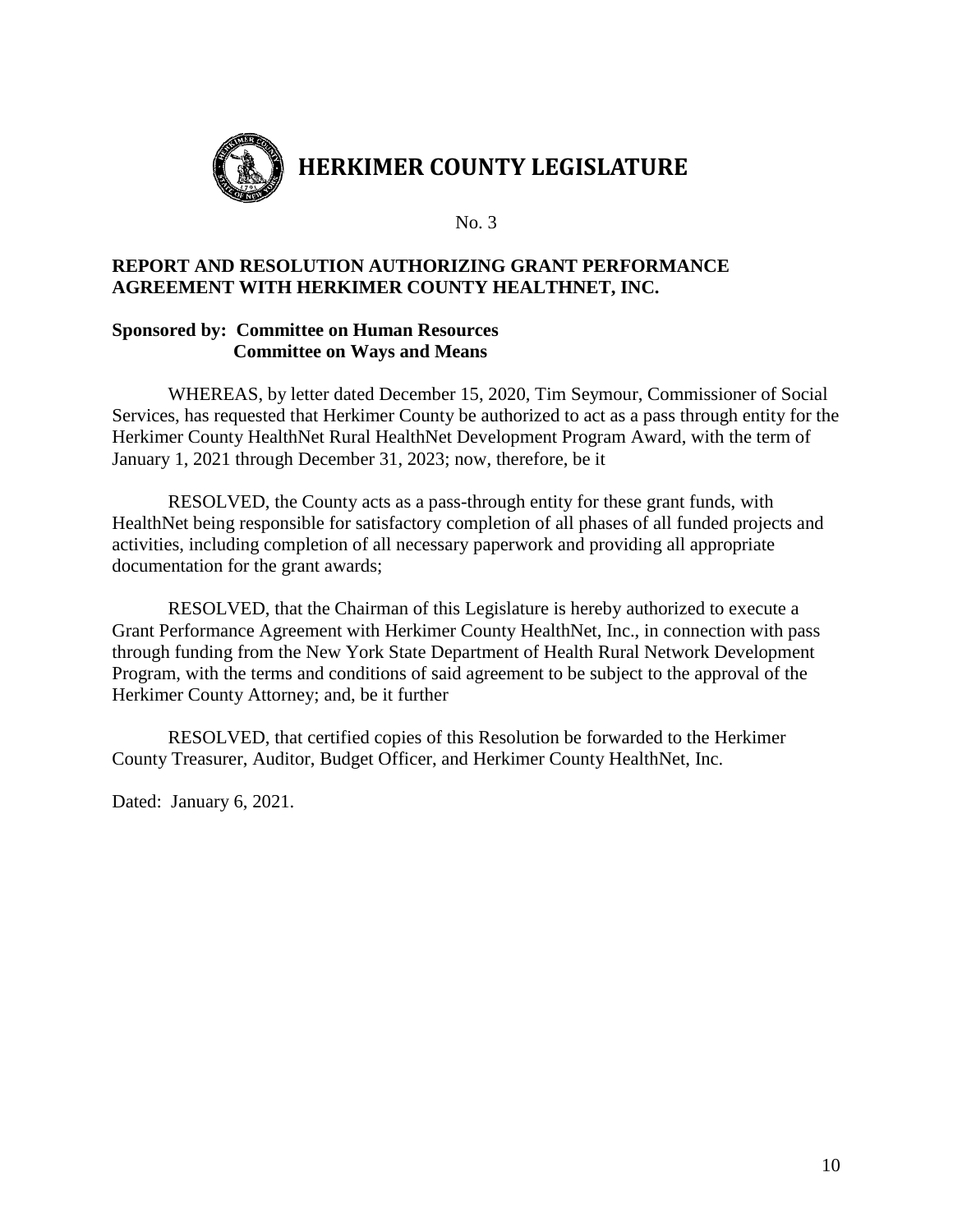

# **REPORT AND RESOLUTION APPROVING CONTRACT IN CONNECTION WITH FUNDING IN HERKIMER COUNTY MENTAL HEALTH DEPARTMENT**

#### **Sponsored by: Committee on Human Resources Committee on Ways & Means**

WHEREAS, by letter dated December 11, 2020, Kristen Snyder-Branner, Director of Community Services, has advised of receipt of State funding in the amount of \$60,000 to provide substance abuse services to the Herkimer County Correctional Facility through a contract with the Beacon Center, 3354 Sheridan Drive, Amherst, NY 14223; now, therefore, be it

RESOLVED, that the Chairman of this Legislature is hereby authorized to execute a contract with the Beacon Center, 3354 Sheridan Drive, Amherst, NY 14223, upon the above terms; and, be it further

RESOLVED, that certified copies of this Resolution be forwarded to the Herkimer County Treasurer, Auditor, Budget Officer, Director of Community Services, and the Beacon Center.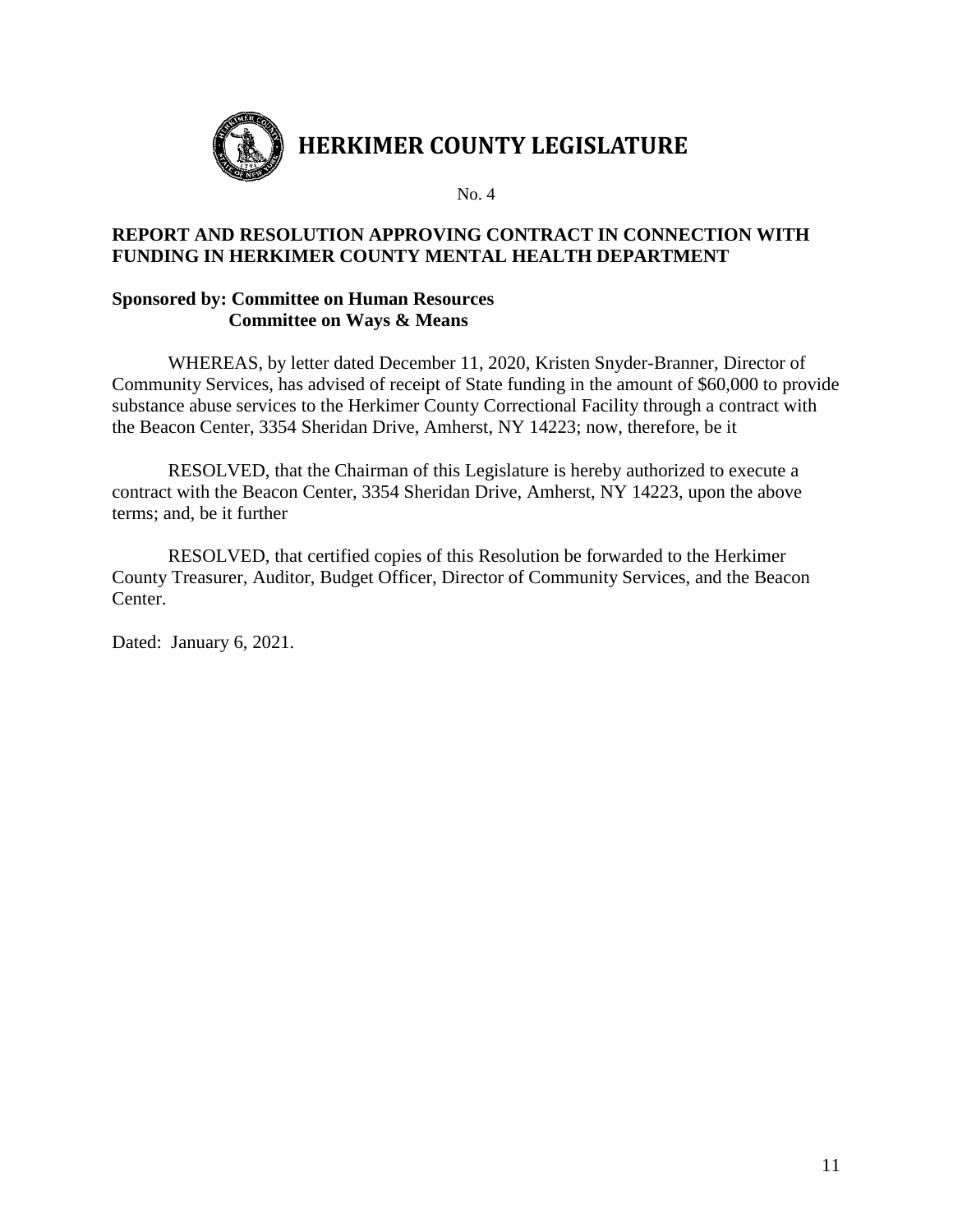

## **REPORT AND RESOLUTION AUTHORIZING EXCELLUS HEALTH PLAN TO IMPLEMENT MEASURES TO COVER THE ADMINISTRATIVE COST OF COVID-19 VACCINES**

#### **Sponsored by: Committee on Ways and Means**

WHEREAS, by letter dated December 24, 2020, from Steven R. Billings, Personnel Officer, this Legislature is advised of a request to authorize Excellus Health Plan to implement measures to cover the administrative cost of the COVID-19 vaccine; and

WHEREAS, letter further advises this will authorize Excellus to cover in full the administrative cost of the COVID-19 vaccine for employees, retirees, and their respective dependents that are on the County's health plan, with the cost of the actual vaccine to be covered by the Federal Government; now, therefore, be it

RESOLVED, authorization is given for Excellus Health Plan to implement measures to cover the administrative cost of the COVID-19 vaccine for employees, retirees, and their respective dependents that are on the County's health plan; and, be it further

RESOLVED, that certified copies of this Resolution be forwarded to the Herkimer County Treasurer, Auditor, Budget Officer, Personnel Officer, and Excellus Health Plan, Inc.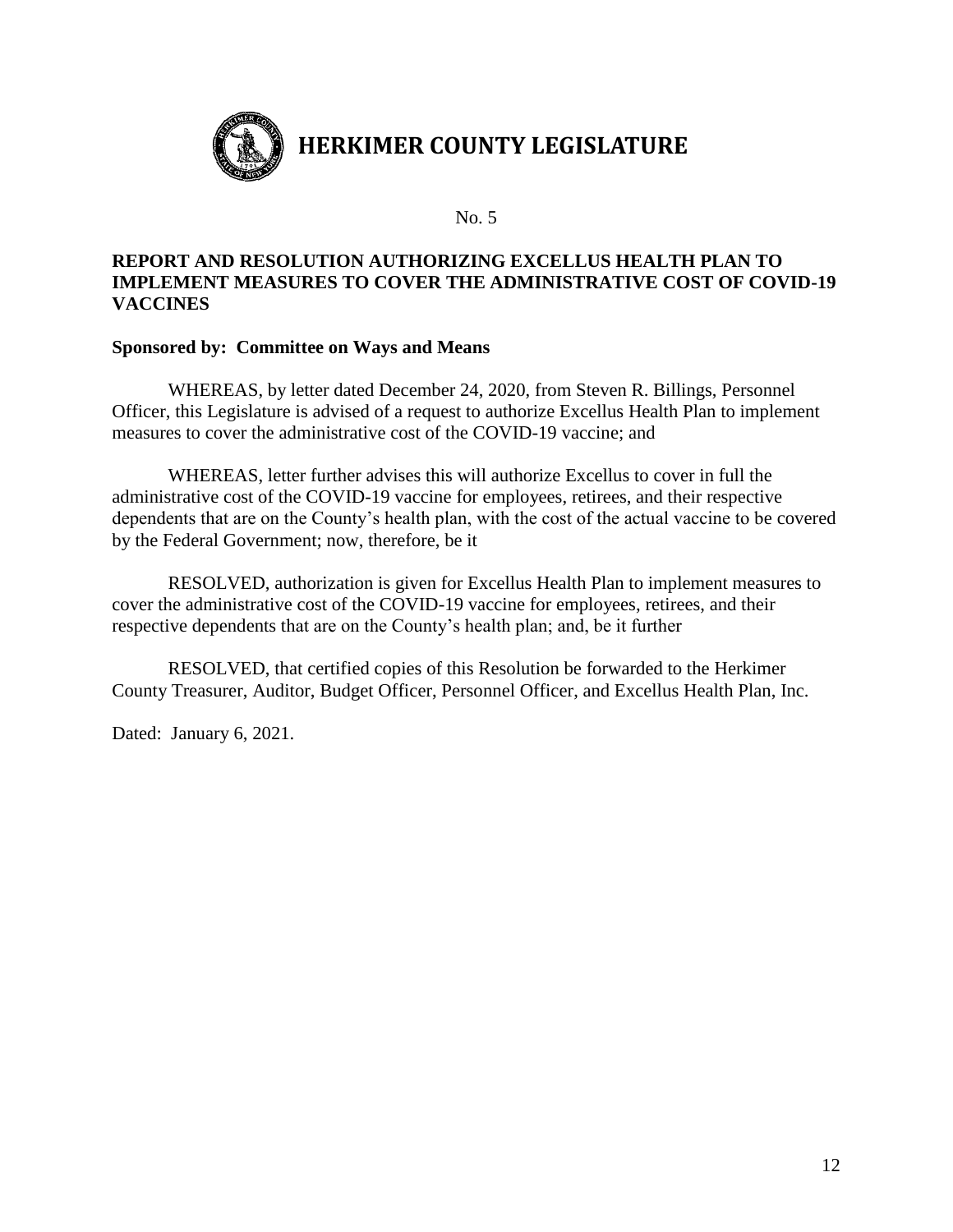

# **REPORT AND RESOLUTION AUTHORIZING CONTRACTS IN CONNECTION WITH SYSTEM OF CARE GRANT IN PUBLIC HEALTH**

## **Sponsored by: Committee on Human Resources Committee on Ways and Means**

WHEREAS, Public Health received a System of Care Grant which runs from September 30, 2019 through September 29, 2023 and it is necessary to enter into agreements in order to fulfill the requirements and goals of the grant; and

WHEREAS, by letter dated December 17, 2020 from Christina Cain, Director of Public Health, she has requested to enter into the following contracts for the period of 9/30/20 though 9/29/21:

# **SOC contract renewals:**

- 1. SUNY POLY 35 State St., Albany, NY 12203 (Research Foundation for SUNY POLY)
	- \$150,000 for evaluation of data required by the grant
- 2. BOCES 352 Gros Blvd., Herkimer, NY 13350
	- \$30,559.36 to renew DESSA software and licenses
- 3. United Way Erin Matt, 258 Genesee St., Utica, NY 13502
	- \$272,250 for Family School Navigators and Program Manager
- 4. ICAN Steve Bulger, 310 Main St., Utica NY 13501
	- \$493,953.25 for Project Director, Lead Family Contact, Lead Referral Supervisor, System of Care Support Coordinator, Behavioral Health Clinician, and SPIN Services (Support Services Provision for Individual Needs)

## **New contracts:**

- 1. The Neighborhood Center Sandra Soroka, 624 Elizabeth St., Utica, NY 13501
	- \$32,220 for Mobile Crisis Assessment Team (MCAT) 24 hour on-call service and a part-time Social Worker

and, be it further

RESOLVED, that the Chairman of this Legislature is further authorized to enter into annual renewals of the above contracts, after the expiration of the current contracts, upon the same or more favorable terms and conditions; and, be it further

RESOLVED, that the above contracts are approved contingent upon County Attorney approval, and that the Chairman is authorized to execute said contracts, and, be it further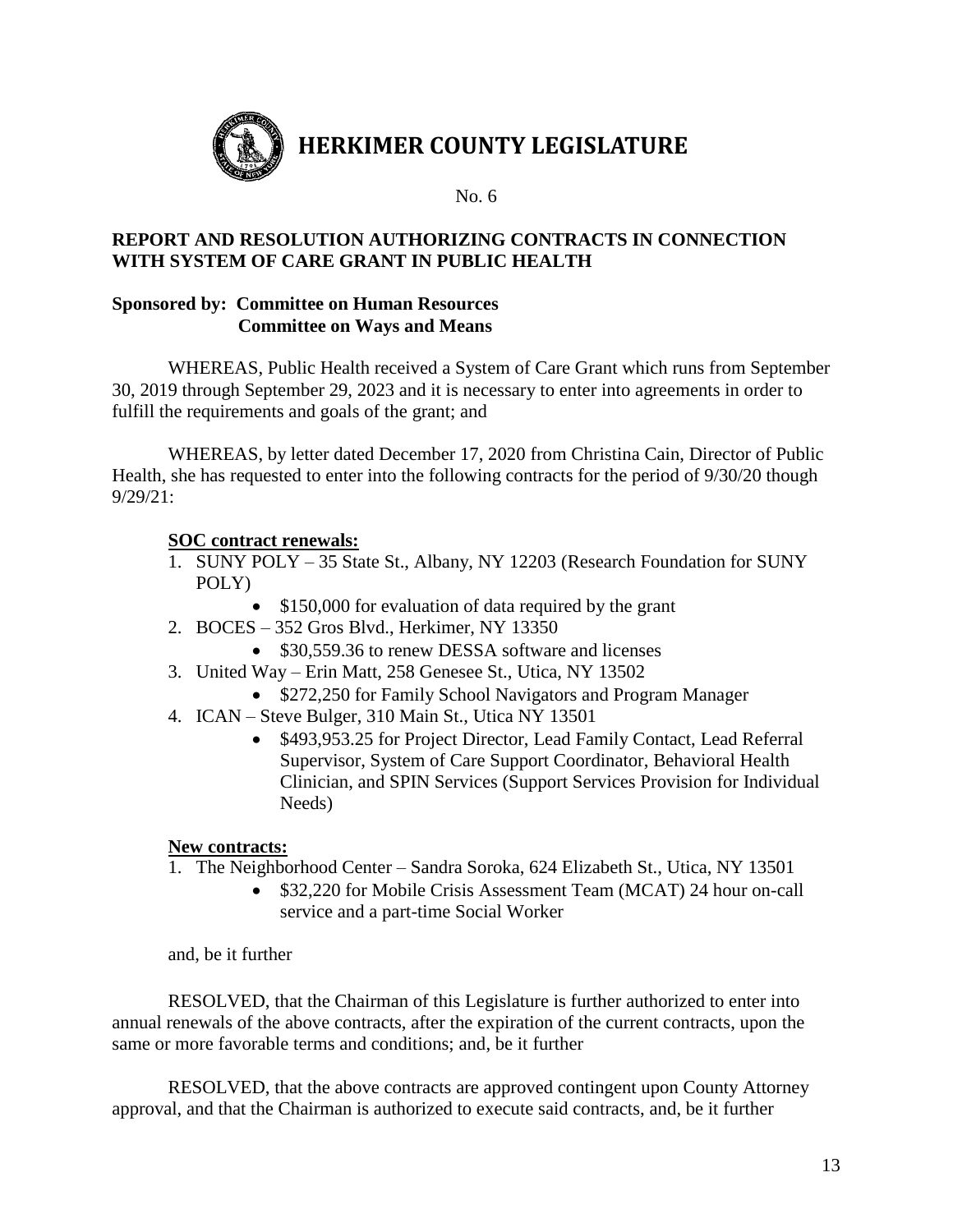# Page II

RESOLVED, that certified copies of this Resolution be forwarded to the Herkimer County Treasurer, Auditor, Budget Officer, Director of Public Health, and the above listed agencies.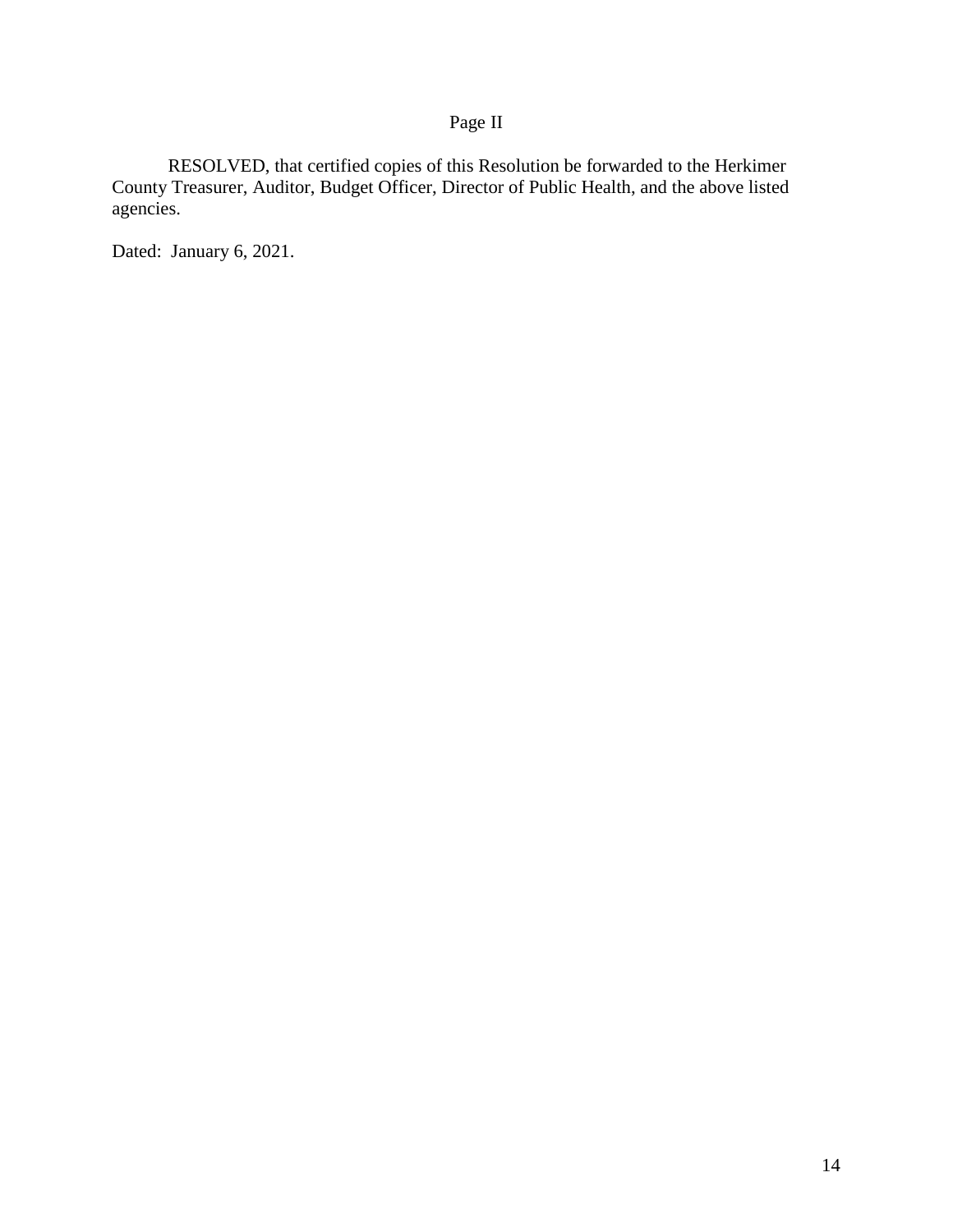

## **REPORT AND RESOLUTION AUTHORIZING BUILDERS RISK COVERAGE FOR THE HERKIMER COUNTY CORRECTIONAL FACILITY PROJECT**

#### **Sponsored by: Committee on County Properties Committee on Public Safety & Emergency Management Committee on Ways and Means**

WHEREAS, by Resolution No. 273 of 2018, authorization was given to purchase Builders Risk insurance coverage for the Herkimer County Correctional Facility in the amount of \$23,150 for a \$25,000,000 policy through Hanover Insurance Company; and

WHEREAS, by Resolution No. 137 of 2020 and Resolution No. 220 of 2020, authorization was given to extend the policy; and

WHEREAS, by letter dated December 15, 2020, from Sheri A. Ferdula, Budget Officer/Purchasing Agent, this Legislature is advised that the completion date for the new correctional facility will be extended past the original time frame, with the current insurance for the site only in effect until December 31, 2020; and

WHEREAS, letter further requests to extend the policy for a three month period for an additional cost of \$3,395.00, if the Certificate of Occupancy is obtained before that time the policy will be cancelled and the County will receive a credit for the change; now, therefore, be it

RESOLVED, that authorization is given to extend the policy for a three month period for an additional cost of \$3,395.00, if the Certificate of Occupancy is obtained before that time the policy will be cancelled and the County will receive a credit for the change; and, be it further

RESOLVED, that in all other respects, Resolution No. 273 of 2018 shall remain in full force and effect; and, be it further

RESOLVED, that certified copies of this Resolution be forwarded to the Herkimer County Treasurer, Auditor, and Budget Officer.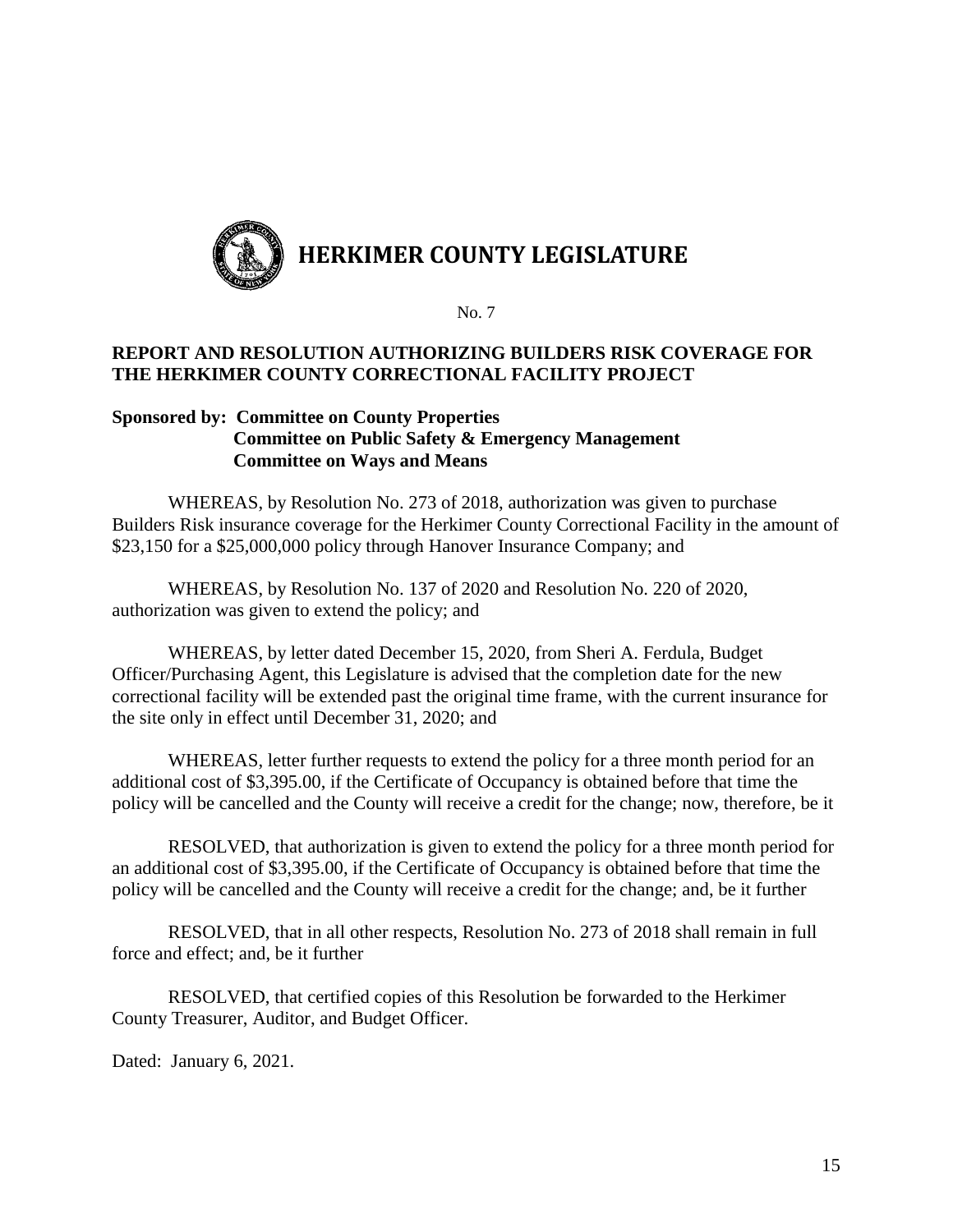

## **REPORT AND RESOLUTION AUTHORIZING CONTRACT FOR FORENSIC TOXICOLOGY SERVICES**

## **Sponsored by: Committee on Public Safety/Emergency Management Committee on Ways and Means**

WHEREAS, by Resolution No. 362 of 2018, this Legislature approved a contract with National Medical Services (NMS) to provide toxicology services; and

WHEREAS, by letter dated December 16, 2020 from James W. Wallace, Jr., County Administrator, this Legislature is advised of a request to enter into a contract with National Medical Services (NMS) of Willow Grove, Pennsylvania, to provide toxicology services effective January 1, 2021; now, therefore, be it

RESOLVED, that the Chairman of this Legislature is hereby authorized to enter into a contract with National Medical Services (NMS), 3701 Welsh Road, Willow Grove, PA 19090, to provide toxicology services effective January 1, 2021; and, be it further

RESOLVED, that certified copies of this Resolution be forwarded to the Herkimer County Treasurer, Auditor, Budget Officer, and National Medical Services.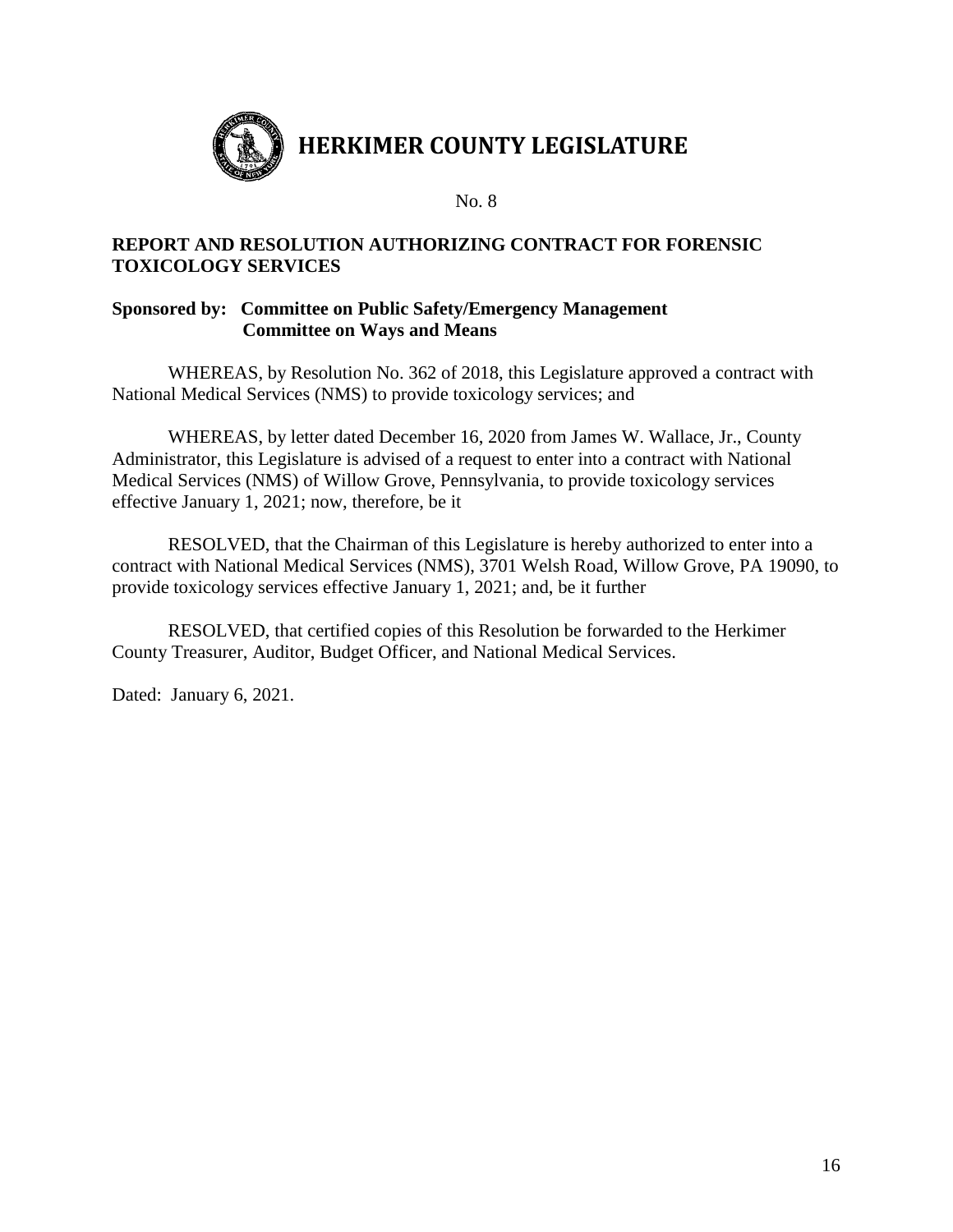

## **REPORT AND RESOLUTION IN CONNECTION WITH CONTRACT WITH THE NEW YORK STATE OFFICE OF COURT ADMINISTRATION TO PROVIDE CLEANING AND MINOR REPAIRS OF COURT FACILITIES**

#### **Sponsored by: Committee on Public Safety/Emergency Management Committee on Ways and Means**

WHEREAS, by Resolution No. 15 duly adopted on January 2, 2019, this Legislature authorized an agreement with the New York State Unified Court System for the cleaning of court facilities, as well as minor and emergency repairs thereof, for a maximum of five years beginning April 1, 2018 through March 31, 2023; and

WHEREAS, by letter dated December 9, 2020, from Sheri Ferdula, Budget Officer and Purchasing Agent this Legislature is advised that the State of New York Unified Court System has submitted a renewal of the five year contract and requested that the Budget be approved and signed for the period commencing April 1, 2020 through March 31, 2021, with the maximum compensation for said period to be \$80,266.00; now, therefore, be it

RESOLVED, that the Chairman of this Legislature be, and he hereby is, authorized to execute the Annual Renewal Letter and Budget for the period April 1, 2020 through March 31, 2021 with the New York State Unified Court System for the cleaning of court facilities, as well as minor and emergency repairs thereof, for a maximum compensation of \$80,266.00; and, be it further

RESOLVED, that certified copies of this Resolution be forwarded to the Herkimer County Treasurer, Auditor, Budget Officer, and New York State Office of Court Administration.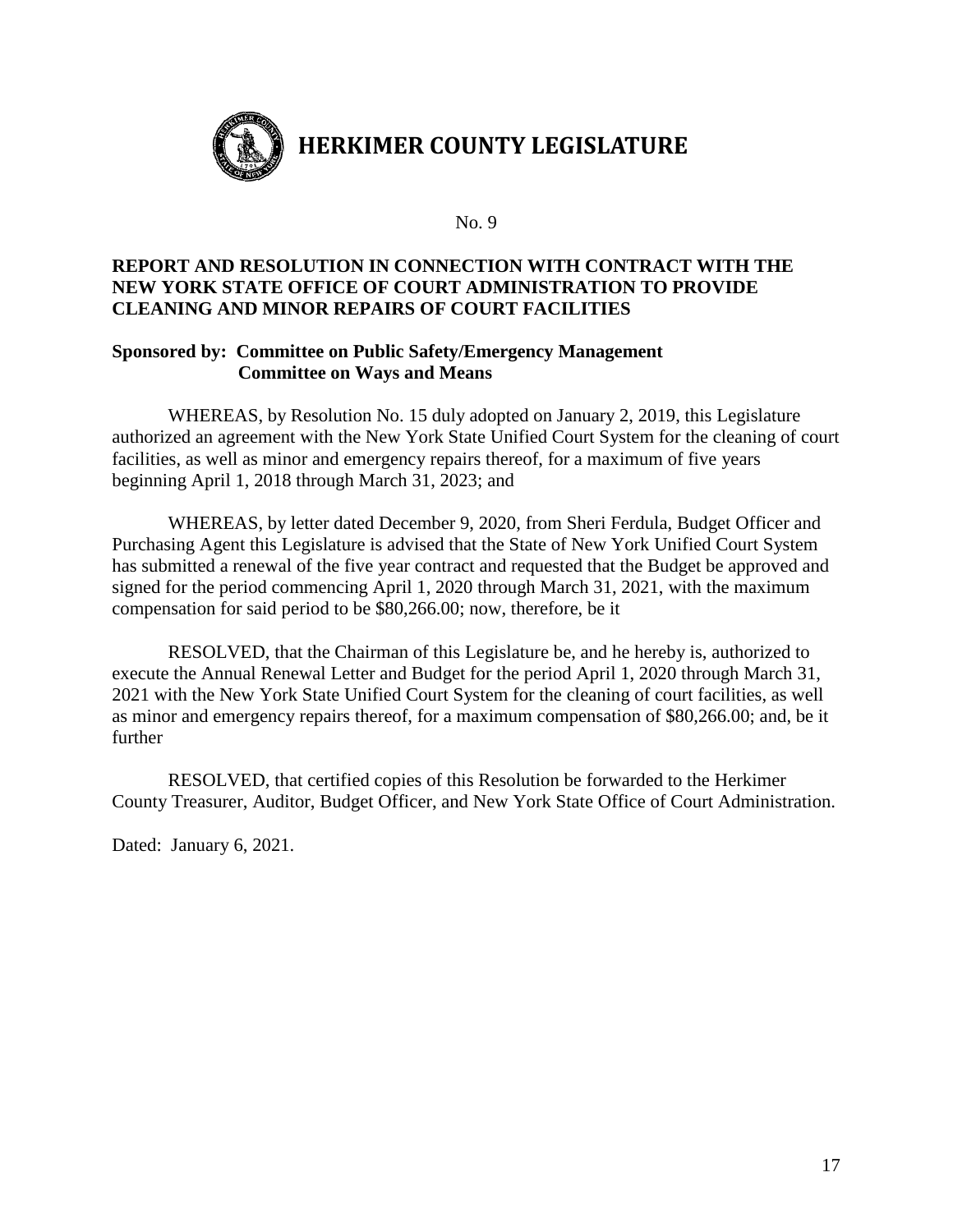

# **REPORT AND RESOLUTION ESTABLISHING ACCOUNTS IN THE SHERIFF'S DEPARTMENT**

## **Sponsored by: Committee on Public Safety & Emergency Management Committee on Ways & Means**

WHEREAS, by letter dated December 15, 2020, from Sheri Ferdula, Budget Officer, this Legislature is advised that it will be necessary to establish accounts in the 2021 budget for the Project LifeSaver Program in the Sheriff's Department to house monies received from donations that fund the project; now, therefore, be it

RESOLVED, that the following accounts be established with the budget amount listed into the 2021 Herkimer County Budget as follows:

| A3110.B.2705, Children ID and Location, Gifts and Donations | \$4,000 |
|-------------------------------------------------------------|---------|
| A3110B.41000, Children ID and Location, Supplies            | \$4,000 |

and, be it further

RESOLVED, that certified copies of this Resolution be forwarded to the Herkimer County Treasurer, Auditor, Budget Officer, and Sheriff.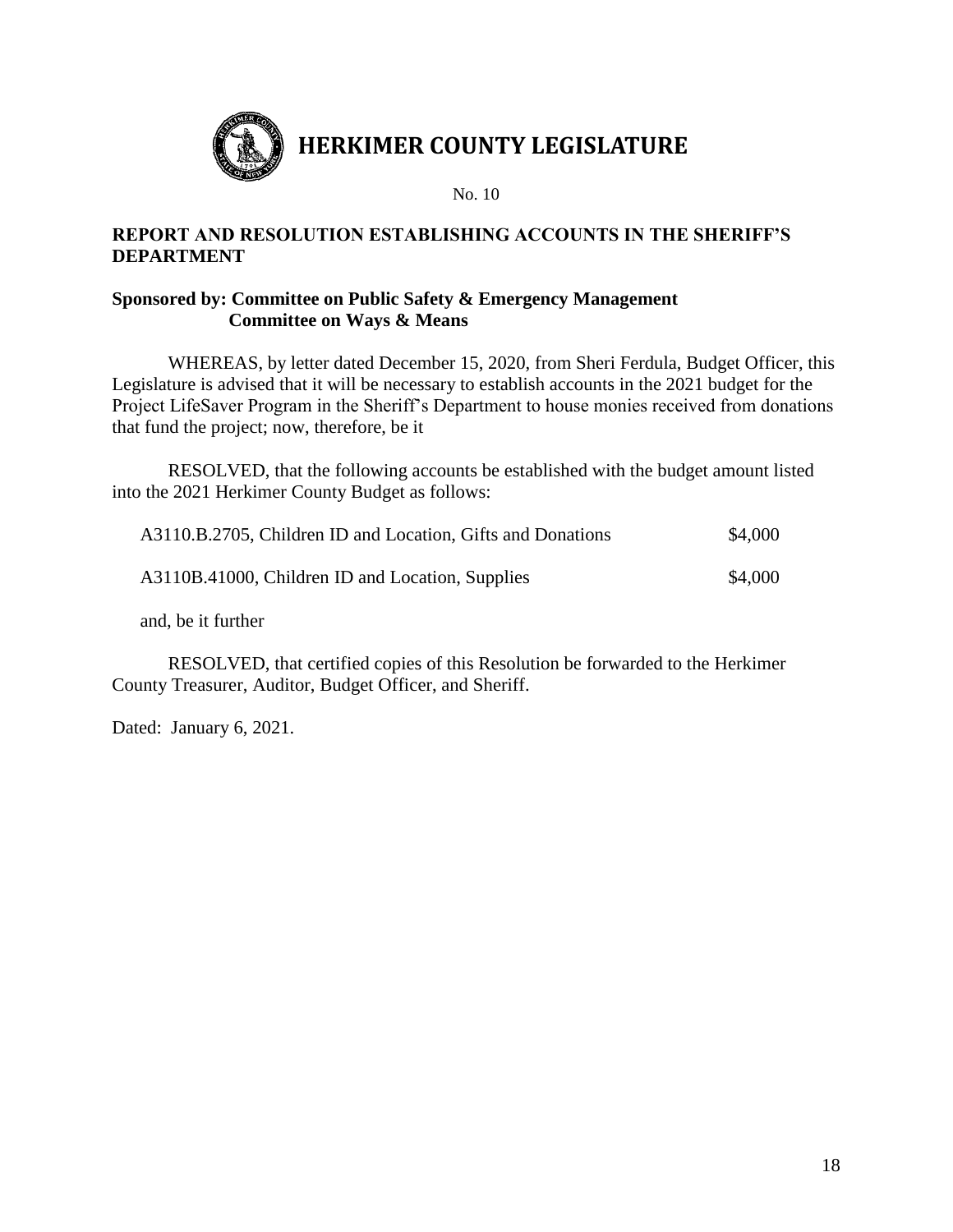

## **REPORT AND RESOLUTION APPROVING RENEWAL OF AGREEMENT FOR SALLYPORT INMATE MANAGEMENT SYSTEM AT HERKIMER COUNTY CORRECTIONAL FACILITY**

#### **Sponsored by: Committee on Public Safety/Emergency Management Committee on Ways and Means**

WHEREAS, by Resolution No. 19 of 2009 this Legislature authorized an agreement to accept the SallyPort Jail Management System at the Herkimer County Correctional Facility; which agreement has been renewed by resolution thereafter; and

WHEREAS, by letter dated December 10, 2020 from Sheriff Scott F. Scherer, this Legislature is advised of a request to renew said agreement for support services for the SallyPort Inmate Management System for the period 1/1/2021 through 12/31/2021 at a cost of \$21,454.50; now, therefore, be it

RESOLVED, that the Chairman of this Legislature is hereby authorized to execute an agreement with Black Creek Integrated Systems, PO Box 101747, Irondale, AL 35210, for support services for the SallyPort Inmate Management System at the Herkimer County Correctional Facility with said agreement to be subject to the approval of the Herkimer County Attorney; and, be it further

RESOLVED, that said agreement shall be for the period of 1/1/2021 through 12/31/2021 at an annual cost of \$21,454.50; and, be it further

RESOLVED, that annual renewals of said agreement are hereby authorized under the same or more favorable terms and conditions; and, be it further

RESOLVED, that certified copies of this Resolution be forwarded to the County Treasurer, Auditor, Budget Officer, Herkimer County Sheriff, and Black Creek Integrated Systems.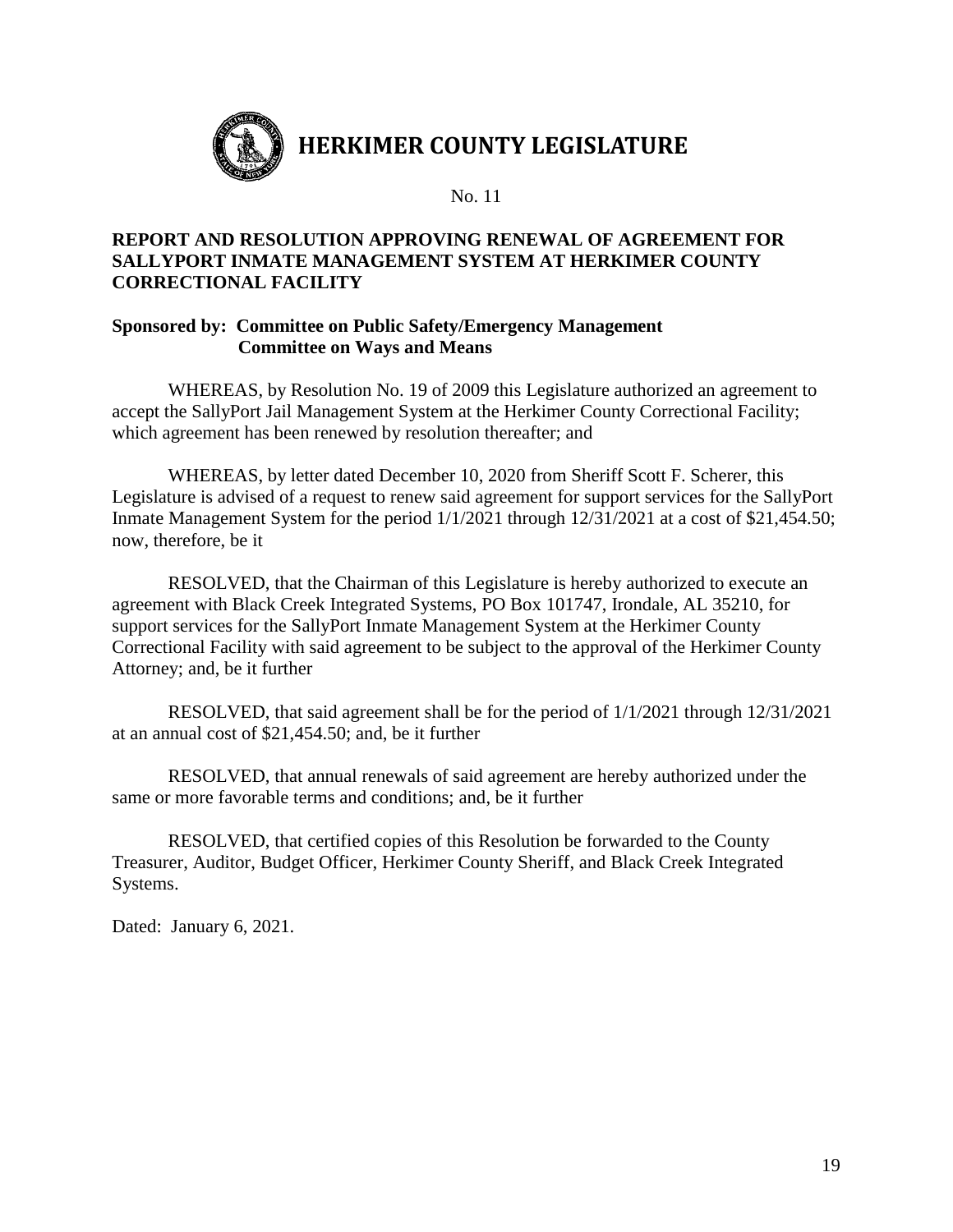

## **REPORT AND RESOLUTION CANCELLING TAX LIEN ON PREMISES IN THE TOWN OF HERKIMER**

#### **Sponsored by: Committee on Ways and Means**

WHEREAS, by letter dated December 16, 2020, Kimberlee A. Enea, Herkimer County Treasurer, has advised that the Greater Mohawk Valley Land Bank has obtained title to premises located at 220 Main Road, Herkimer, New York, known as Tax Map Parcel Number 113.83-4-16 in the Town of Herkimer; and

WHEREAS, the Herkimer County Treasurer has advised that there are currently outstanding real property taxes, together with interest and penalties in the amount of \$47,509.05; and

WHEREAS, the Greater Mohawk Valley Land Bank will participate in a project with New York State Housing and Community Renewal to make certain improvements to the premises at 220 Main Road, Herkimer, New York; and

WHEREAS, the Greater Mohawk Valley Land Bank has agreed to pay Herkimer County \$40,000.00, leaving \$7,509.05 of interest and penalties due and owing; and

WHEREAS, the Greater Mohawk Valley Land Bank has requested cancellation of interest and penalties remaining after payment of the \$40,000.00; now, therefore, be it

RESOLVED, that upon receipt of the sum of \$40,000.00 from the Greater Mohawk Valley Land Bank, all delinquent tax liens shall be cancelled and the enforcing officer is hereby authorized to issue a certificate of cancellation of taxes at that time; and, be it further

RESOLVED, that certified copies of this Resolution be forwarded to the Herkimer County Treasurer, Auditor, Budget Officer, County Property Agent, Greater Mohawk Valley Land Bank and New York State Division of Housing and Community Renewal.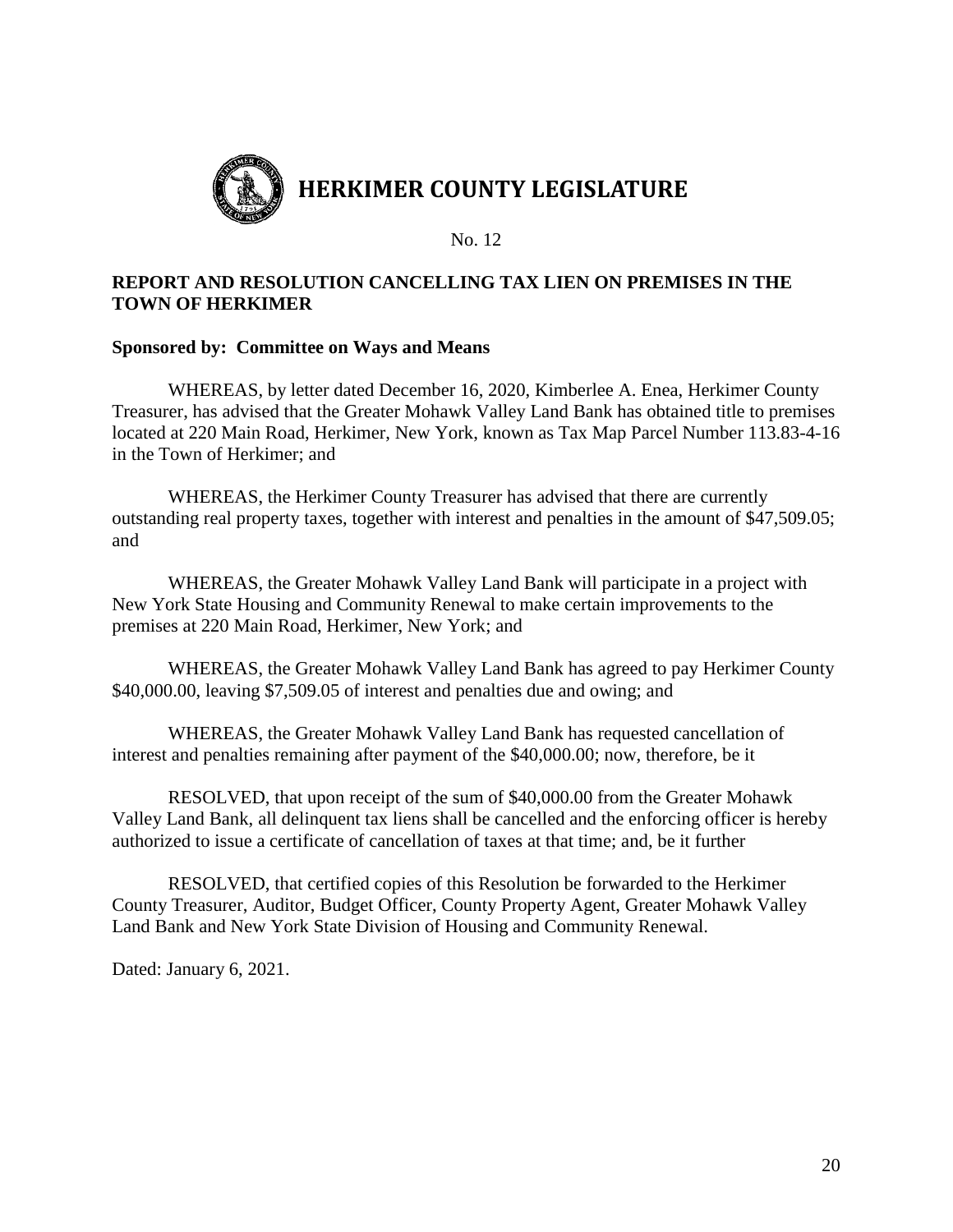

## **REPORT AND RESOLUTION REAPPOINTING AND APPOINTING MEMBER TO THE HERKIMER COUNTY PLANNING BOARD**

#### **Sponsored by: Committee on County Planning & Development**

WHEREAS, pursuant to Local Law No. 2, Section I for the year 1963, a County Planning Board was established; and

WHEREAS, letter dated December 23, 2020, the Chairman of the Herkimer County Legislature has made a reappointment and appointment to fill a vacancy to the Herkimer County Planning Board; now, therefore, be it

RESOLVED, that the reappointment of Robert Drummond, Frankfort, NY 13340 and the appointment of John J. Piseck, Jr., Frankfort, NY 13340 to fill a vacancy to the Herkimer County Planning Board with the terms as listed are hereby ratified and confirmed:

Reappointments: Term Expiration: Robert Drummond, Frankfort, NY 13340 12/31/2027 John J. Piseck, Jr., Frankfort, NY 13340 12/31/2026

and, be it further

RESOLVED, that certified copies of this Resolution be forwarded to the Herkimer-Oneida County Comprehensive Planning Board, Robert Drummond, and John J. Piseck, Jr.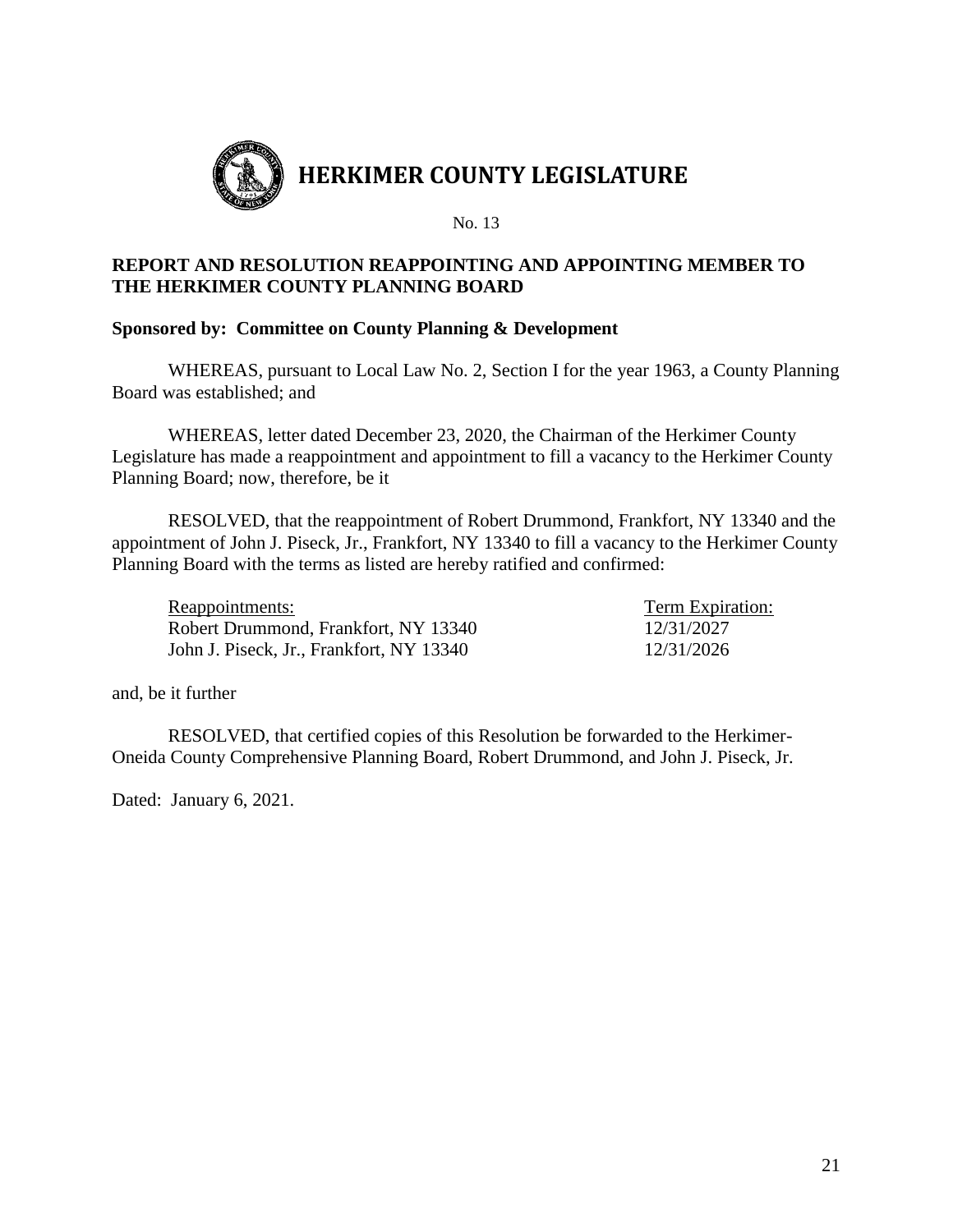

### **RESOLUTION APPOINTING REPRESENTATIVES OF INTERCOUNTY LEGISLATIVE COMMITTEE OF THE ADIRONDACKS**

#### **Sponsored by: Committee on Natural Resources**

WHEREAS, the Counties of Essex, Hamilton, Herkimer, Lewis, St. Lawrence, Washington, Saratoga, Clinton, Franklin, Fulton and Warren have established the Intercounty Legislative Committee of the Adirondacks for the purpose, among other things, of initiating and taking positions on pending legislation affecting the Adirondack area; now, therefore, be it

RESOLVED, that Vincent J. Bono, Chairman of the Herkimer County Legislature, Raymond Johnson, Vice-Chairman of the Herkimer County Legislature, Legislator Raymond Smith, Legislator Patrick E. Russell, Legislator Bob D. Hollum, Legislator John P. Stephens and James W. Wallace, County Administrator, be and hereby are designated as representatives of the County of Herkimer on the Intercounty Legislative Committee of the Adirondacks during the year 2021; and, be it further

RESOLVED, that certified copies of this Resolution be forwarded to the Herkimer County Treasurer, Auditor, Budget Officer, and the Intercounty Legislative Committee of the Adirondacks.